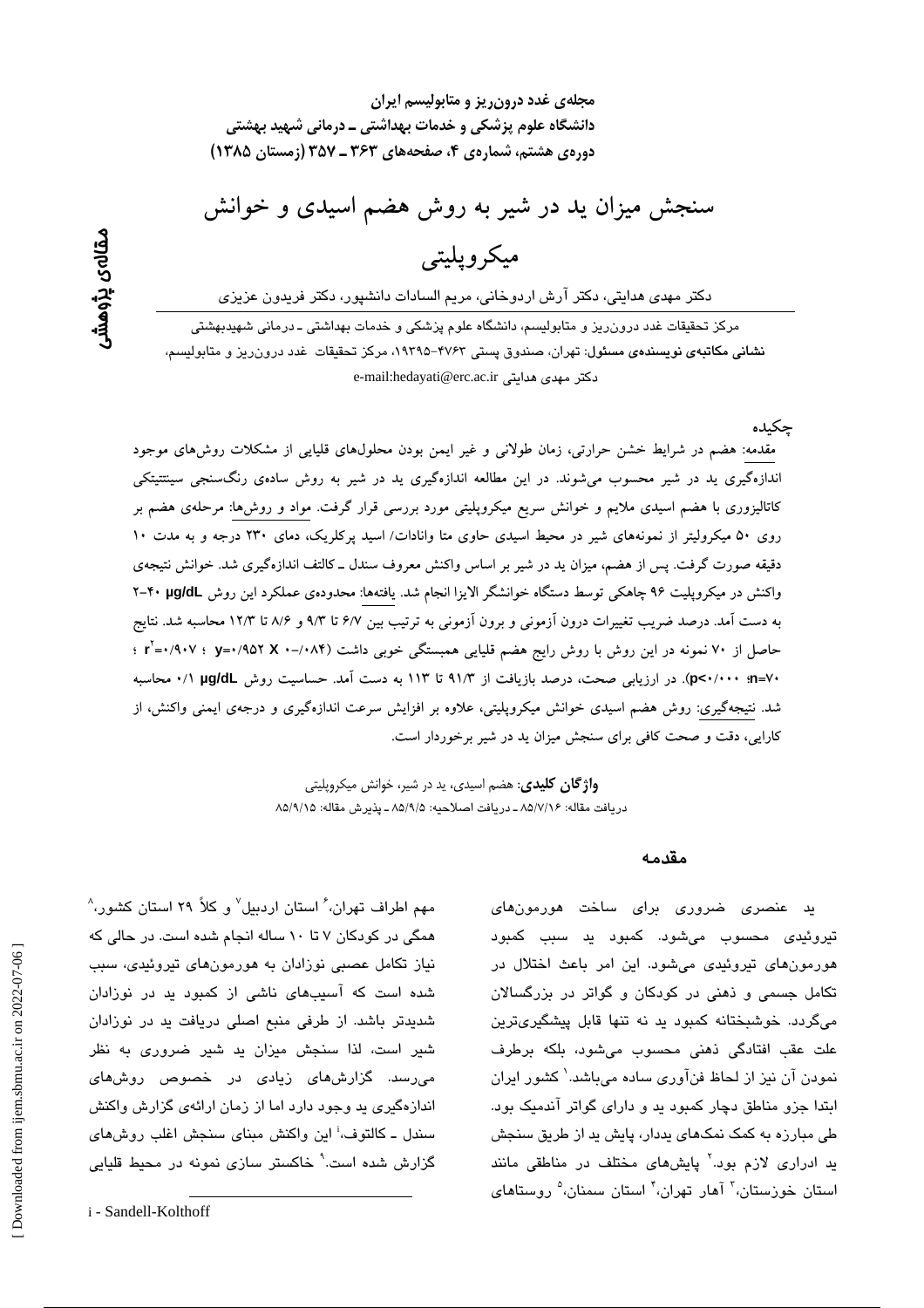قدیمیترین روش اندازهگیری بد به حساب میآید. `` تاکنون از روشهای کروماتوگرافی تبادل یونی،'' فعالسازی سریع نوترونی،<sup>۱۲</sup> الکترود*ه*ای یون گزین،<sup>۱۳</sup> فلورسانس اشعهی ایکس، <sup>۱۴</sup> کروماتوگرافی گاز۔ مایع،<sup>۱۵</sup> طیفسنجی جرمی،<sup>۴</sup> فعالسازی رادیو اکتیوی،<sup>۱۷</sup> پلاروگرافی ضربانی تمایزی،<sup>۱۸</sup> اسیکتروفوتومتری،<sup>۱۹</sup> کروماتوگرافی مایع با کارآیی بالا،<sup>۲۰</sup> کمپلکس و متر*ی* رنگسنجی،<sup>۲۱</sup> جذب اتمی غیر مستقیم،<sup>۲۲</sup> رقيقسازی پلاسما، جفت شده با طيف سنجی جرمی،<sup>۳</sup> کمپلکسومتری فلورسانس،<sup>۲۲</sup> برای این منظور استفاده شده است اما همان طور که گفته شد، مناسبترین روش برای اندازهگیری ید، روش اسپکتروفوتومتری بر اساس واکنش سندل ـ کالتف است. در واکنش مذکور یون سریک زرد رنگ( در مجاورت پدید به یون سه ظرفیتی ( $\rm Ce^{+3})$  بی رنگ (Ce $^{+4}$ تبدیل و ید به دست آمده توسط یون ارسنات مجدداً احیا می شود. به این ترتیب ید موجود در نمونه به عنوان کاتالیزور عمل کرده و مقدار بسیار کمی از آن میتواند واکنش مذکور را به دفعات انجام دهد.

 $2Ce^{+4}$  (yellow) +  $2I \rightarrow 2Ce^{+3}$  (colorless) +  $I^2$ <br> $I^2 + As^{3+} \rightarrow 2I + As^{5}$ 

ید در مواد غذایی اغلب به صورت کووالان به ترکیبات مختلف متصل است، برخی مواد تداخل کننده نیز در نمونههای بیولوژیک وجود دارند، همچنین چربی بالای شیر و تداخل کدورت آن در روشهای رنگ سنجی، نشان دهندهی نقش حیاتی مرحلهی هضم در سنجش میزان ید در نمونههای چرب مانند شیر میباشد. در همهی روشهای گزارش شده برای آمادهسازی نمونه از هضم در محبط قلیایی یا خاکستر سازی در حرارت بالا استفاده شده است. از آنجایی که هضم در محیطهای اسیدی از خطر بالقوه کمتری در مقایسه با محیطهای قلیایی برخوردار است، هدف از این مطالعه طراحی و بهینه سازی هضم اسیدی در شرایط ملايم و اندازهگيري ساده و سريع يد در نمونهي شير است. خوانش نتیجهی اندازهگیری در میکروپلیت توسط دستگاه خوانشگر الایزا به منظور کاهش زمان سنجش، هدف دیگر اين مطالعه محسوب مي شود.

### مواد و روشها

دستگاهها و تجهیزات: دستگاه حرارت دهندهی لولهایی (شركت ا بىسى، آلمان)، اسپكتروفوتومتر(سكومام، فرانسه)، ترازوی آنالیتیک (سارتریوس، آلمان)، دستگاه خوانشگر پلیت

۹۶ چاهکی الایزا (سان رایز، تکن آ ۵۰۸۲، اتریش) و پیپت چند شاخه (فاین پیپت، کمپانی لب سیستم) برای انجام این یژوهش مورد استفاده شد.

دورهی هشتم، شمارهی ۴، زمستان ۱۳۸۵

مواد شیمیایی: همهی مواد شیمیایی مورد نیاز با درجهی خلوص بالا شامل متاواناداتآمونیم، بداتپتاسیم، تری اکسید آرسنيک، کلراتيتاسيم، اسيديرکلريک ٧٢٪، سريمسولفات تتراآمونیم، کلرید سدیم و اسیدسولفوریک، از شرکت سیگما آلدریچ آلمان تهیه شد. آب مقطر دوبار تقطیر با دستگاه آب مقطرگیری شیشهای با رسانایی کمتر از ۰/۰۱ میکروزیمنس تهيه شد.

معرف هضم اسیدی: معرف هضم کنندهی اسیدی با افزودن ۰/۵ گرم متاواناداتآمونیم، همزدن مداوم و انحلال در ۱۰۰۰ میلی لیتر اسید پرکلریک ۷۲٪ تهیه شد.

محلول اسيد آرسنيک: برای تهيه محلول اسيد آرسنيک، ١/٨ گرم کلرید سدیم و ٩ گرم تریاکسید آرسنیک در ٨٣ میلی لیتر اسیدسولفوریک غلیظ حل شد و با آب مقطر به حجم یک لیتر رسانده شد.

محلول سولفات آمونيمسريک: اين محلول با انحلال ۶ گرم سولفات آمونیم سریک در ۷۳۰ میلی لیتر آب مقطر و ۲۷۰ میلی لیتر اسید سولفوریک غلیظ تهیه شد.

کالیبراتورهای ید: ابتدا با انحلال ۱/۶۸۶ گرم یدات پتاسیم در یک لیتر آب مقطر، محلول غلیظ ۱۰۰۰ µg/mL کالیبراتور ید تهیه شد و سپس محلولهای کالیبراتور با غلظتهای x µg/dL ، ۵، ۰۸، ۲۰، ۳۰ و ۴۰ از آن تهیه شد.

نمونهی مورد بررسی: ۷۰ نمونهی شیر مورد نیاز به حجم ۲ میلی!یتر، از مادران داوطلبی که برای بررسی میزان TSH نوزادشان به مرکز تحقیقات غدد درون ریز و متابولیسم دانشگاه علوم پزشکی و خدمات بهداشتی ـ درمانی شهید بهشتی مراجعه کرده بودند و همچنین مادران داوطلب بستری در بخش زنان بیمارستان آیتالله طالقانی اخذ شد.

بهینهسازی شرایط هضم اسیدی: شرایط بهینه (زمان، دما و غلظت متاوانادات) بر اساس آزمون بازیافت در چهار نمونه به روش مشروح ذیل تعیین شد.

به منظور هضم، نمونهها پس از افزایش ۵۰ میکرولیتر نمونه یا کالیبراتور به ۲ میلیلیتر از معرف هضم کننده، ۱۰ دقیقه در دمای ۲۳۰ درجه سانتیگراد انکوبه شد. نمونهها سپس در زیر هود مجهز به تله پرکلریک تا رسیدن به دمای اتاق خنک شدند و مقدار ۵۰ میکرولیتر از نمونهی هضم شده به چاهکهای میکروپلیت ۹۶ چاهکی پلی استیرنی (ساخت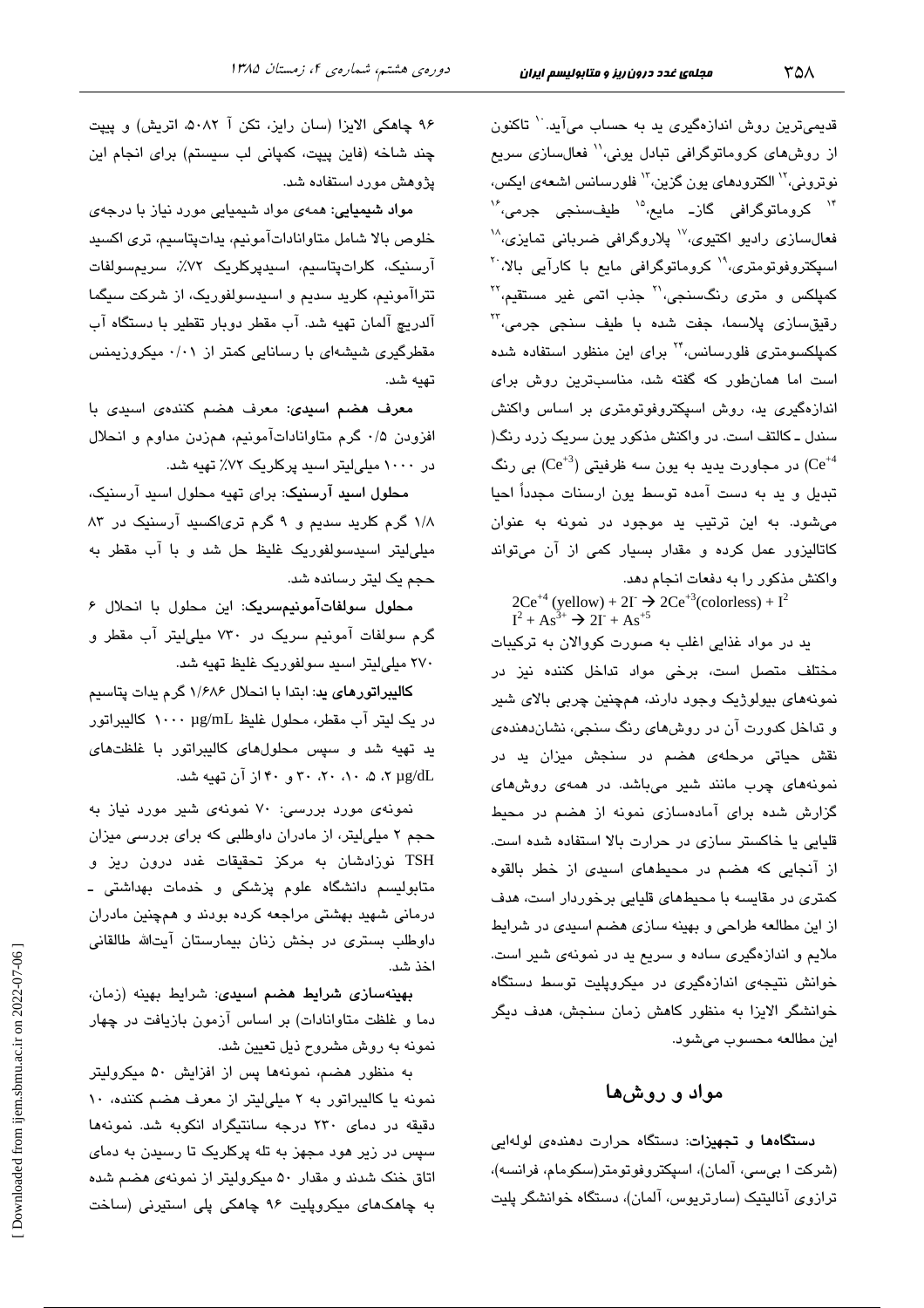کمیانی نانک، دانمارک) انتقال داده شد. در مرحلهی بعد به کمک پیپت چند شاخه مقدار ۱۰۰ میکرولیتر اسپدارسنیک و سیس ۵۰ میکرولیتر محلول سریک به همهی چاهکها افزوده شد. دقیقاً بعد از گذشت ۲۰ دقیقه، جذب نوری چاهکها توسط دستگاه الایزا ریدر در طول موج ۴۰۵ نانومتر اندازەگىرى شد. با رسم ميانگین مقادیر جذب نور*ى* كاليبراتورها روى محور عمودى و غلظت كاليبراتورها روى محور افقی، منحنی استاندارد ترسیم شد.

در هر میکرویلیت استاندارهایی با غلظت ۲، ۵، ۱، ۱۵، ۲۰، ۳۰ و ۴۰ میکروگرم در دسه لیتر استفاده شد. با رسم لگاریتم میانگین جذب نوری استانداردها روی محور عمودی و غلظت استانداردها روی محور افقی، منحنی استاندارد رسم شد. غلظت بد در نمونههای شیر با رگرسیون خطی منحنی فوق محاسبه گردید. آب مقطر دوبار تقطیر دیونیزه به عنوان استاندار د صفر در نظر گرفته شد.

غلظت مربوط به میانگین سیگنال استاندارد صفر با ۱۰ بار تکرار به علاوه دو برابر انحراف استاندارد آن، مبنای ۔<br>تعیین حد تشخیص روش قرار گرفت. از رقبق *س*ازی متوال*ی* یک نمونهی شیر هضم شده نیز برای تأیید بهره گرفته شد. آب مقطر دوبار تقطیر دیونیزه برای رقیقسازی استفاده شد.

به منظور ارزیابی دقت روش از آزمونهای درون سنجش و برون سنجش نمونههایی با غلظت پایین، متوسط و بالا در ۸ تکرار درون آزمونی و ۱۲ تکرار برون آزمونی استفاده شد.

سنجش میزان ید پس از افزایش استانداردهای مختلف به ۶ نمونهی تصادفی با تکرار سهتایی مبنای آزمون بازیافت قرار گرفت. افزایش استاندارد صفر به عنوان شاهد استفاده شد.

سنجش میزان ید در ۶ نمونه با غلظتهای پایین، متوسط و بالا پس از رقیقسازی متوالی با تکرار سهتایی اساس آزمون توازی قرار گرفت.

نتایج این روش با نتایج روش رایج هضم قلیایی در ۷۰ نمونه بررسی شد. میزان ید نمونههای مذکور ۳۸/۵–۵/۱ میکروگرم در دسی!یتر بود.

دادههای کسب شده توسط نرمافزار SPSS تجزیه و تحلیل شد. متغیرهای کمی به صورت مبانگین ± انحراف استاندارد بیان شدند. از آزمون رگرسیون پیرسون جهت بررسی همبستگی دو روش استفاده شد. همانطور که گفته

شد، از درصد ضریب تغییرات برای بیان دقت دو روش بهره گ فته شد.

تأثیر ۱۵ میلی مول اسیداسکوربیک، آمونیمسولفاتفرو و تیوسیاناتپتاسیم به عنوان مداخلهگرهای رایج بررسی شد. غلظتهای استاندارد در حضور و غباب مداخلهگرهای مذکور مورد بررسی قرار گرفت.



نمودار ١- شرايط بهينهى زمان (الف) دما (ب) و غلظت متاوانادات (ج) برای هضم اسیدی نمونهی شیر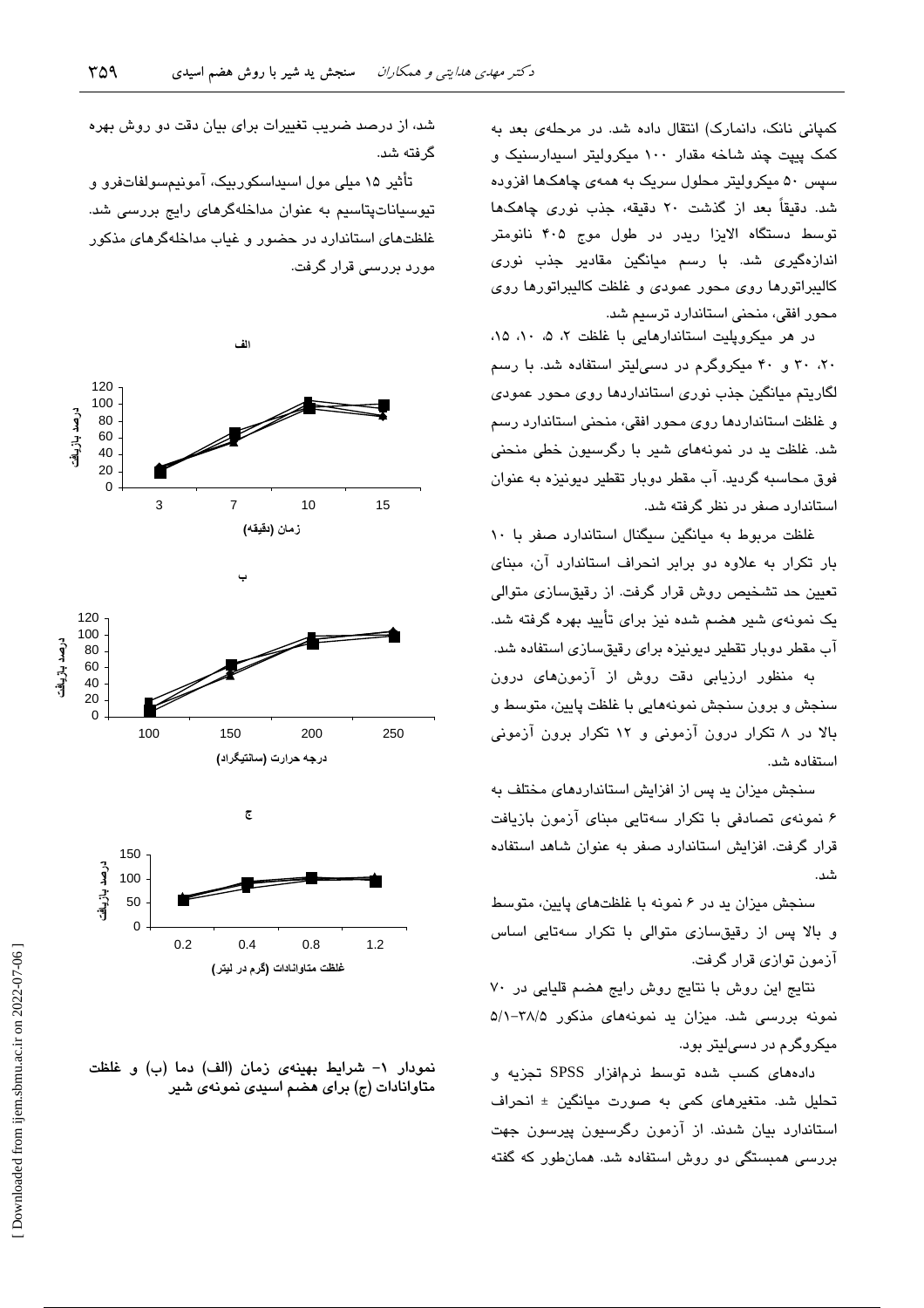### يافتهها

در شرایط مختلف درجه حرارت، زمان و غلظت متاوانادات، بازیافت میزان ید در ۴ نمونهی شیر نشان داد که زمان ١٠ دقيقه، دماى ٢٣٠ درجه و غلظت ۵٪ متاواناداتآمونیم در اسید پرکلریک شرایط بهینه محسوب میشوند (نمودار ۱)

رسم منحنی استاندارد با ۸ بار تکرار با لگاریتم میانگین جذب نوری در طول موج ۴۰۵ نانومتر تا غلظت ۴۰ میکروگرم در دسہالیتر خطی بود. آنالیز پیرسون ضریب خطی بیشتر از ۰/۹۹۳ را نشان داد (نمودار ۲).

بر اساس غلظت مربوط به میانگین سیگنال استاندارد صفر با ١٠ بار تكرار به علاوهى دو برابر انحراف استاندارد آن، حد تشخیص ۰/۱ میکروگرم در دسهالیتر تعیین شد. در ۶ تکرار ده تایی برای این منظور حد تشخیص از ۰/۰۸۰ تا ۰/۱۲ میکروگرم در دسی لیتر حاصل شد.



نمودار ٢- نتايج حاصل از ٨ بار تكرار منحنى استاندارد سنجش ید در شیر به روش هضم اسیدی

درصد ضریب تغیرات درون آزمونی نمونههایی با غلظت پایین، متوسط و بالا ۸/۶، ۶/۷، ۹/۲ به دست آمد. این ضراب در خصوص برون آزمون ۹/۸، ۸/۶، ۱۲/۲ درصد بود (جداول ۱و۲).

جدول ۱- نتایج حاصل از بررسی ضریب تغییرات درون آزمونی سنجش ید در شیر به روش هضم اسیدی

| انحراف معيار                       | سيانگين µg/dL             | دفعات تكرار | درصد ضريب تغييرات |
|------------------------------------|---------------------------|-------------|-------------------|
| $\cdot/\tau \cdot \setminus \cdot$ | ٣/۵                       |             | $\lambda$ /۶      |
| .700.9                             | $\frac{1}{\sqrt{2}}$      | л           | 8/1               |
| ۳/۳۶۶۶                             | $\mathbf{Y}$ $\mathbf{Y}$ |             | $9/\tau$          |

جدول ۲- نتایج حاصل از بررسی ضریب تغییرات برون آزمونی سنجش ید در شیر به روش هضم اسیدی

| انحراف استاندارد | سانگین µg/dL            | دفعات تكرار | درصد ضريب تغييرات    |
|------------------|-------------------------|-------------|----------------------|
| $\cdot$ /۳۲۳۴    | $\mathbf{r}/\mathbf{r}$ | л           | $9/\lambda$          |
| 1/1.94           | ۲/۹                     | л           | $\lambda$ /۶         |
| ۴/۳۹۱۱           | $Y\Delta/V$             |             | $\frac{1}{\sqrt{2}}$ |

جدول ۳- نتایج حاصل از آزمون بازیافت برای تعیین صحت روش سنجش ید در شیر به روش هضم اسیدی

| $\mu$ استاندارد $\mu$ | اندازەگیر <i>ى</i> شدە | مورد انتظار            | غلظت نمونه              | درصد بازيافت                  |
|-----------------------|------------------------|------------------------|-------------------------|-------------------------------|
| ٧                     | $\Delta$ /۶            | 8/7                    | $\mathbf{f}/\mathbf{f}$ | $97/\tau$                     |
| ۵                     | $\Lambda/\mathfrak{r}$ | 9/7                    | $\mathbf{r}/\mathbf{r}$ | $91/\tau$                     |
| ١٠                    | $\frac{1}{\sqrt{2}}$   | $Y^{\prime}$           | $\mathbf{f}/\mathbf{y}$ | ۹۶/۴                          |
| ۱۵                    | $Y\setminus\setminus$  | 19/7                   | $\mathbf{r}/\mathbf{r}$ | ۱۰۹                           |
| ۲٠                    | YQ/9                   | YY/Y                   | $\mathbf{r}/\mathbf{r}$ | $\mathsf{v} \cdot \mathsf{v}$ |
| ٣.                    | $\mathbf{y}$           | $\tau$ $\tau$ / $\tau$ | $\mathbf{r}/\mathbf{r}$ | 115                           |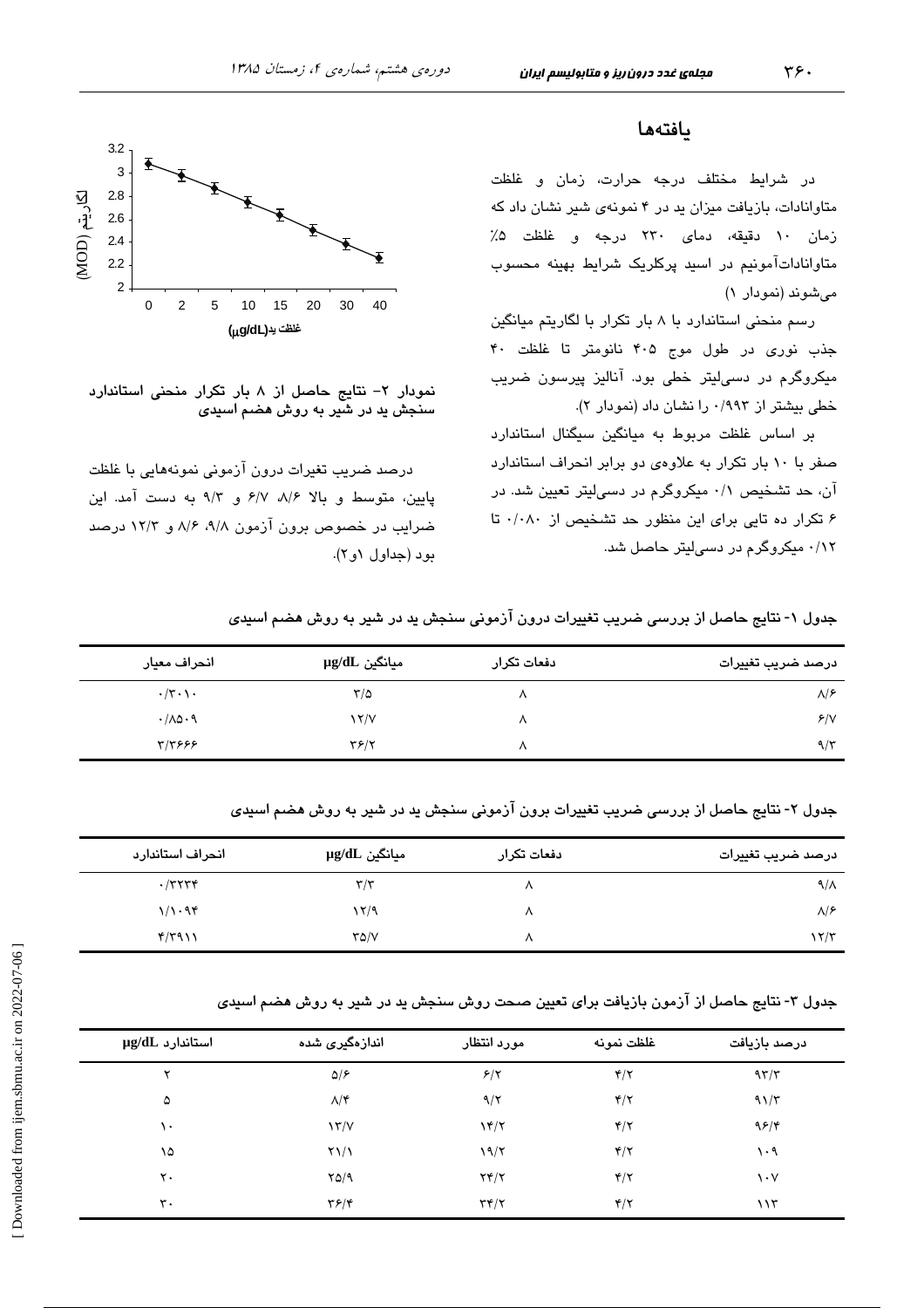| رقت | $\mu$ انتظار $\mu$                 | اندازەگىرى µg/dL                   | نسبت درصد     |
|-----|------------------------------------|------------------------------------|---------------|
|     | $\mathsf{r}\wedge\mathsf{r}\wedge$ | $\mathsf{r}\wedge\mathsf{r}\wedge$ | $\cdots$      |
| ۲   | 19/F                               | $\mathsf{Y}\cdot/\mathsf{Q}$       | $\cdot \circ$ |
| ۴   | 9/V                                | $\Lambda/\mathcal{F}$              | ٨٨            |
| Λ   | ۴۱۶                                | $\mathbf{r}/\mathbf{v}$            | ۸۹            |
| ۱۶  | $\tau/\tau$                        | ۲                                  | ٩٨            |
| ٣٢  | ۱۱                                 | $\cdot/9$                          | ۸۲            |

جدول ۴- نتایج حاصل از آزمون توازی برای تعیین صحت روش سنجش ید در شیر به روش هضم اسیدی

همانطور که در جدول ۳ آورده شده است، بازیافت ۶ نمونهی مورد بررسی از ۹۱/۳ تا ۱۱۳ درصد به دست آمد.

نسبت غلظت اندازهگیری شده به غلظت مورد انتظار پس از رقیقسازی متوالی تا رقت ۱:۳۲ از ۰/۹ تا ۱/۰۵ به دست آمد( جدول ۴).

آنالیز رگرسیون میان نتایج روش هضم اسیدی این مطالعه با هضم قلیایی به عنوان روش رایج، همبستگی قابل  $m = V \cdot r^2 = (A \cdot V \cdot y) = (A \cdot V \cdot X - A \cdot V)$ قبولی را نشان داد p<-/··· (نمو دار ۳).

افزایش ۱۵ میلی مولاری مواد مداخلهگر (اسپداسکوربیک، تيوسياناتپتاسيم و آمونيمسولفاتفرو) پس از هضم اسيدي، تخریب شده و تأثیری بر میزان بد در مقایسه با محلولهای شاهد نداشت. البته مواد مذكور بدون مرحلهى هضم تغييرات شدیدی در میزان ید ایجاد میکنند.

### ىحث

هورمونهای تیروئید حاوی عنصر معدنی ید میباشند. کمبود ید سبب کمبود هورمونهای تیروئید و در نتیجه اختلال در تکامل جسمی و ذهنی در کودکان میشود. در مادهای اول زندگی انواع شیر منبع اصلی دریافت ید در نوزادان محسوب می شود، لذا میزان ید در شیر، شاخص مناسبی برای تعیین میزان دریافت ید در نوزادان محسوب میگردد.<sup>۱</sup> در اغلب روشهای سنجش ید در شیر پس از آمادهسازی نمونه از واکنش معروف سندل ـ کالتف، برای سنجش ید استفاده میشود.<sup>۹</sup> روش رایج آمادهساز*ی* نمونه*ی* شیر، روش هضم قلیایی میباشد. در زمان آمادهسازی، علاوه بر آزادسازی بد از ترکیبات مختلف، مواد تداخلکننده و نیز کدورت ناشی از چرب بودن نمونهی شیر بر طرف

میشود. لازم به ذکر است که هضم در محیط قلیایی در حرارت بالا صورت میگیرد.<sup>۲۷</sup> از آنجایی که هضم در .<br>محیطهای اسی*دی* از خطر بالقوه کمتر*ی* در مقایسه با محیطهای قلیایی برخوردار است، هدف از این مطالعه طراحی و بهینه نمودن هضم اسیدی در شرایط ملایم و اندازهگیری ساده و سریع ید در نمونهی شیر بود.



نمودار ۳– مقایسهی نتایج روش هضم اسیدی با روش رایج هضم قلیایی سنجش میزان ید در ۷۰ نمونهی شیر

همهی روش های سنجش ید در شیر به اجبار در مرحلهی اول یعنی آمادهسازی نمونه، ید موجود در ترکیبات آلی را به شکل معدنی تبدیل کرده و سپس از روشهای مختلف فیزیکی و شیمیایی برای سنجش آن استفاده مینمایند. همانطور که گفته شد روش خاکسترسازی اولین روش سنجش ید در شیر محسوب میگردد اما حداقل به حرارت ۶۰۰ درجهی سانتیگراد نیاز دارد و اغلب باعث تصعید نمونه و کسب ن**تایج** منف*ی* کاذب می،شود.<sup>۲۵</sup>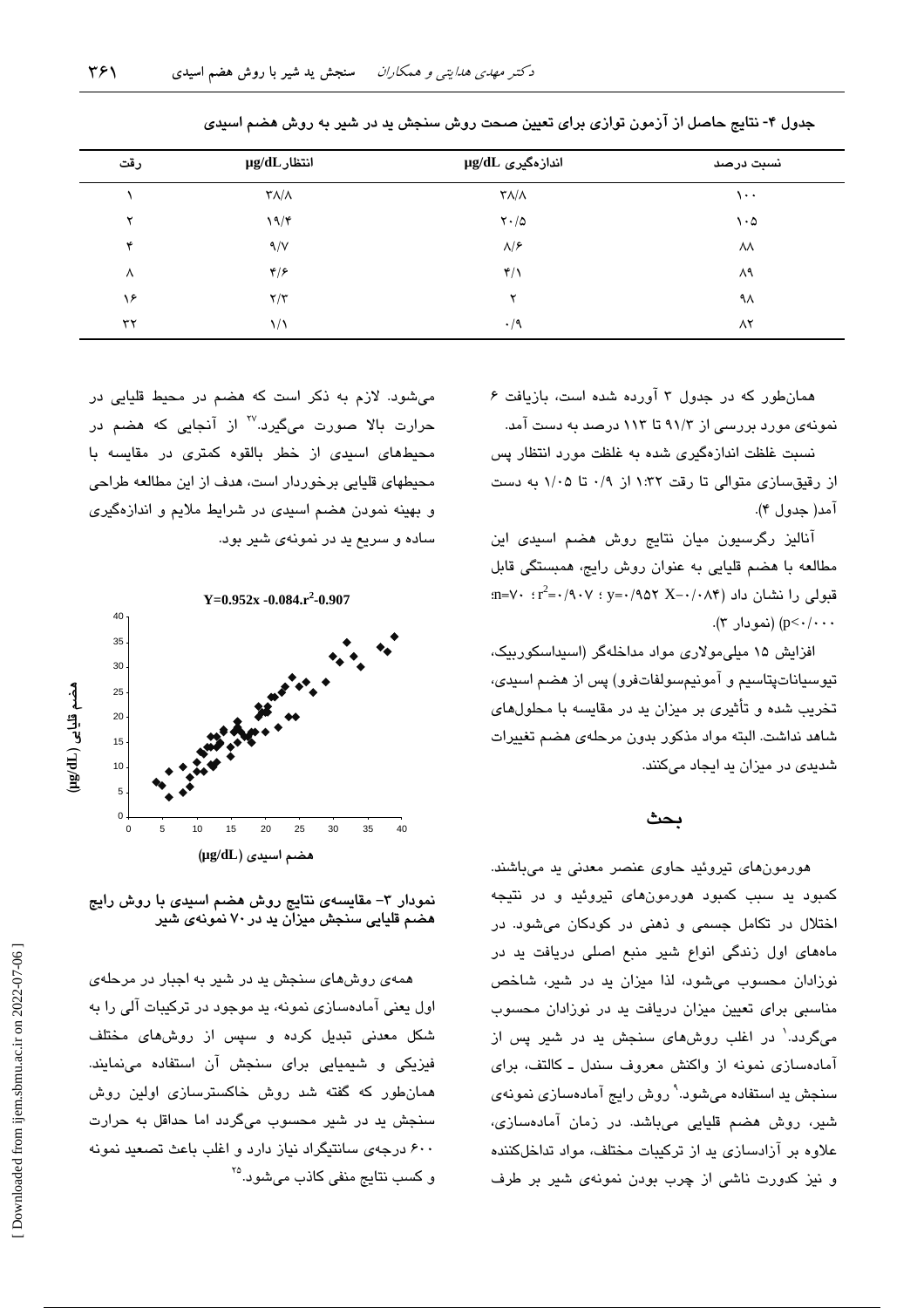در روش هضم قلیایی اغلب از دمای ۴۲۰ درجه به مدت ۳۰ دقیقه استفاده میشود، اما در این مطالعه فقط از ۱۰ دقیقه هضم در دمای ۲۳۰ درجه بهره گرفته شد. در سال ۱۹۹۸ آناریتا و همکاران روش تزریق پیوسته در اسپکتروفوتومتری را برای سنجش بد در شیر گزارش نمودند.<sup>۲۶</sup> محدودهی عملکرد منحنی استاندارد مذکور تا ۱۰ µg/dL بود اما در مطالعهى حاضر منحنى استاندارد قادر به سنجش تا ٢٠ µg/dL بود. در روش آناریتا و همکاران حساسیت ug/dL ۰/۹۹ گزارش شد اما در مطالعهی حاضر µg/dL ۰/۱ به دست آمد. سرعت اندازهگیری مطالعهی مذکور ۴۸ نمونه در ساعت تخمین زده شد، در حالی که سنجش پد به روش خوانش میکروپلیتی حداقل ۹۶ نمونه در ساعت قابلیت اندازهگیری دارد. این در حالی است که بازیافت روش مورد استفاده در مطالعهی ریتا و همکاران از ۹۴/۵ تا ۱۰۵ درصد تعیین شد که از درصد بازیافت مطالهی حاضر یعنی ۹۱/۳ تا ۱۱۳ بهتر است. در روش هضم اسیدی فیشر<sup>۲۵</sup> با بازیافت ۹۶ تا ۱۰۲ درصد از اسید نیتریک، سولفوریک و پرکلریک استفاده شد، اما مخلوط اسیدی مطالعهی حاضر شامل دو اسید با ایمنی بیشتر، زمان کوتاهتر و دمای پایینتر از ارجحیت برخوردار

است.<sup>۲۵</sup> در مجموع یافتههای این مطالعه نشان داد که روش هضم اسی*دی* از کارایی لازم، دقت و صحت کافی برای سنجش میزان ید در شیر برخوردار است. همچنین، این روش با شیوهی خوانش میکروپلیتی سرعت سنجش را تا حدود زیا*دی* افزایش میدهد و از همه مهمتر شرایط آمادهسازی نمونه در آن از روشهای قلیایی ایمنتر است و شرایط دمایی ملایمتری لازم دارد. عدم بررسی عملکرد این روش در شیر دام ( شیر گاو و گوسفند) و شیرهای مصنوعی (انواع شیر خشک) از محدویتهای این مطالعه بود که در ادامهی پژوهش مورد بررسی قرار خواهد گرفت.

## سیاسگزار ی

نویسندگان از مرکز تحقیقات غدد درون ریز و متابولیسم دانشگاه علوم پزشکی و خدمات بهداشتی ـ درمانی شهید ۔<br>بھشتی که یا حمایت مالی و امکانات آزمایشگاهی، انجام این پژوهش را میسر نمودند، قدردانی می،نمایند.

- ٥. میرمیران پروین، شیخالاسلام ربابه، هدایتی مه*دی،* حاجیپور رامبد، سربازی نرگس، عزیزی فریدون. پایش شیوع گواتر و میزان ید ادرار در دانشآموزان ۸ تا ۱۰ ساله استان سمنان در سال ۱۳۷۵. مجله پژوهش در پزشکی، ۱۳۸۱؛ سال ۲۶، شماره ٠١، صفحات ٧١ تا ٧٥.
- ٦. سالارکیا ناهید، هدایتی مهدی، رئیسزاده فربد، میرمیران پروین، کیمیاگر مسعود، عزیزی فریدون. پایش ید در دانشآموزان روستاهای واقع در شمال غرب تهران ١٠ سال پس از ید رسانی. مجله غدد درون ریز و متابولیسم ایران، ۱۳۸۰؛ سال ۳، شماره۱۲، صفحات ۲۷۱ تا ۲۷۶.
- ۷. هدایتی مهدی، شیخالاسلام ربابه، میرمیران پروین، راستمنش رضا، عزیزی فریدون. پایش شیوع گواتر و میزان ید ادرار در دانشآموزان ۸ تا ۱۰ ساله استان اردبیل، سال ۱۳۷۵. مجله علمی پژوهشی دانشگاه علوم پزشکی اردبیل ۱۳۸۰؛ سال ۱، شماره١، صفحات ١٧ تا ٢١.

### **References**

- 1. Furnee CA. Prevention and control of iodine deficiency: a review of a study on the effectiveness of oral iodized oil in Malawi. Eur J Clin Nutr 1997; 51 Suppl 4: S9-10.
- میرمیران پروین، هدایتی مهدی، شیخالاسلام ربابه ، رحمانی م، عزیزی فریدون. در جستجوی شاخص مطمئنی برای ید رسانی. پژوهش در پزشکی، ۱۳۸۰؛ سال ۲۵، شماره۲ ،صفحات  $\Lambda$  تا  $\tau$
- عزیزی فریدون، میرمیران پروین، شیخالاسلام ربابه، هدایتی  $\mathcal{F}$ مهدی، دلشاد حسین، بهلکه جمشید. پایش شیوع ید ادرار در دانشآموزان ۸ تا ۱۰ ساله استان خوزستان در سال ۱۳۷۵. مجله علمی دانشگاه علوم پزشکی اهواز،۱۳۸۱؛ سال ،شماره ۳۵، صفحات ۹ تا ۱۵.
- سالارکیا ناهید، هدایتی مهدی، عزیزی فریدون. شاخصهای ٤. کمبود بد شش سال پس از تجویز بد در دانشآموزان دختر روستاهای آهار تهران سال ۱۳۷۸. مجله علمی دانشگاه علوم پزشکی زنجان، ۱۳۸۱؛ سال ۱۰، شماره۳۹، صفحات ۳۵ تا ۳۹.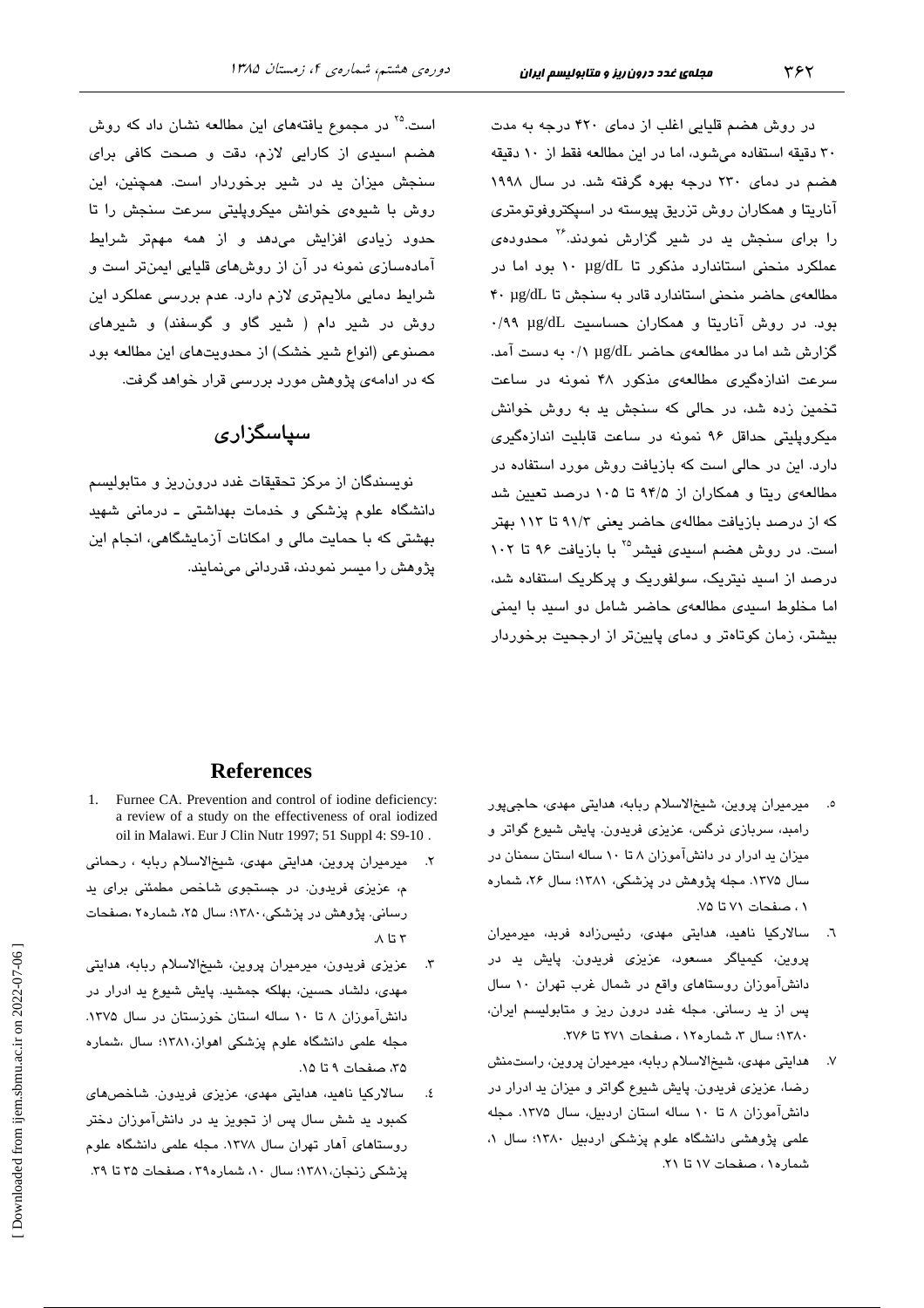۸ عزیزی فریدون، شیخالاسلام ربابه، میرمیران پروین، هدایتی مهدی. غلظت سرمی T4, T3 و TSH و میزان ید ادرار در دانش۱موزان ۸ تا ۱۰ ساله ۲۶ استان کشور. مجله پژوهش در پزشکی، ۱۳۷۹؛ سال ۲۴، شماره۲ ، صفحات ۱۲۱ تا ۱۳۱.

- Sandell EB and Kolthoff IM, Micro determination of iodine by a catalytic method. Microchemica Acta 1937; 1: 9-25.
- 10. Aumont G, A semi automated method for determination of total iodine in milk. Ann Rech Vet 1982; 13: 205-210.
- 11. Fairman WD, Sedlet J. A rapid and sensitive method for the determination of iodine-131 in milk by ion exchange on silver chloride. Anal Chem 1966; 38: 1171-1175.
- 12. Curtis AR, Hamming P. Differential pulse polarographic determination of total iodine in milk. J Assoc of Anal Chem 1982; 65: 20-23.
- 13. Parr RM, DeMaeyer EM, Iyengar VG, Byrne AR, Kirkbright GF, Schoch G, et al. Minor and trace elements in human milk from Guatemala, Hungary, Nigeria, Philippines, Sweden, and Zaire. Results from a WHO/IAEA joint project. Biol Trace Elem Res 1991; 29:51-75.
- 14. Crecelius EA. Determination of total iodine in milk by xray fluorescence spectrometry and iodide electrode. Anal Chem 1975; 47: 2034-2035.
- 15. Gu F, Marchetti AA, Straume T. Determination of iodine in milk and oyster tissue samples using combustion and peroxydisulfate oxidation. Analyst 1997; 122:535-537.
- 16. Yoshinaga J, Li JZ, Suzuki T, Karita K, Abe M, Fujii H, et al. Trace elements in human transitory milk Variation caused by biological attributes of mother and infant. Biol Trace Elem Res 1991; 31: 159-170.
- 17. Ohno S. Simple and rapid determination of iodine in milk by radioactivation analysis. Analyst 1980; 105: 246-250.
- 18. May W, Wu D, Estman CJ, Bourdoux P, Maberly GF, Evaluation of automated urinary iodine methodsproblems of interfering substances.Clin Chem,1990;36: 865-869.
- 19. Heather LP, Bradley TJ. Determination of Non-metals by High Performance Liquid Chromatography with Inductively Coupled Plasma Detection. Appl Spect Rev 2003; 38: 71-99.
- 20. Hilp M. Determination of iodine values according to Hanus using 1,3-dibromo-5,5-dimethylhydantoin (DBH): analytical methods of pharmacopeias with DBH: part 7. J Pharm Biomed Anal 2002; 28: 81-6.
- 21. Bermejo BP, Aboalsomoza M, Bermejo BA Cervera L, Guardia M. Microwave assisted distillation of iodine for the indirect atomic absorbtion spectrometric determination of iodine in milk samples. J Anal At Spectrom 2001; 16: 382-9.
- 22. Haldimann M, Eastgate A, Zimmerli B. Improved measurment of iodine in food samples using inductively coupled plasma isotope dilution mass spectrometry. Analyst 2000; 125: 1977-1982.
- 23. Herzing I, Poul J, Pisarikova B, Gopfert E. Milk iodine concentration in cows treated orally or intramuscularly with a single dose of iodinated fatty acid esters. Vet Med Czech, 2003; 48: 155-162.
- 24. Tajtakova M, Capova J, Bires J, Sebokova E, Petrovicova J. Thyroid volume, urinary and milk iodine in mothers after delivery and their newborns in iodinereplete country. Endocr Regul 1999; 33: 9-15 .
- 25. Fischer PW, L'Abbe MR. Acid digestion determination of iodine in foods. J Assoc Of Anal Chem 1981 ; 64: 71- 4.
- 26. Ana Rita de A. N, Mockiuti F, Batista de Sara G, Primavesi O. Flow injection spectrophotometric catalytic determination of iodine in milk .Analytical sciences 1998;14: 559-564.
- 27. Sturup S, Buchert A. Direct determination of copper and iodine in milk and milk powder in alkaline solution by flow injection inductively coupled plasma mass spectrometry. Anal Bioanal Chem 1996; 354: 323-6 .